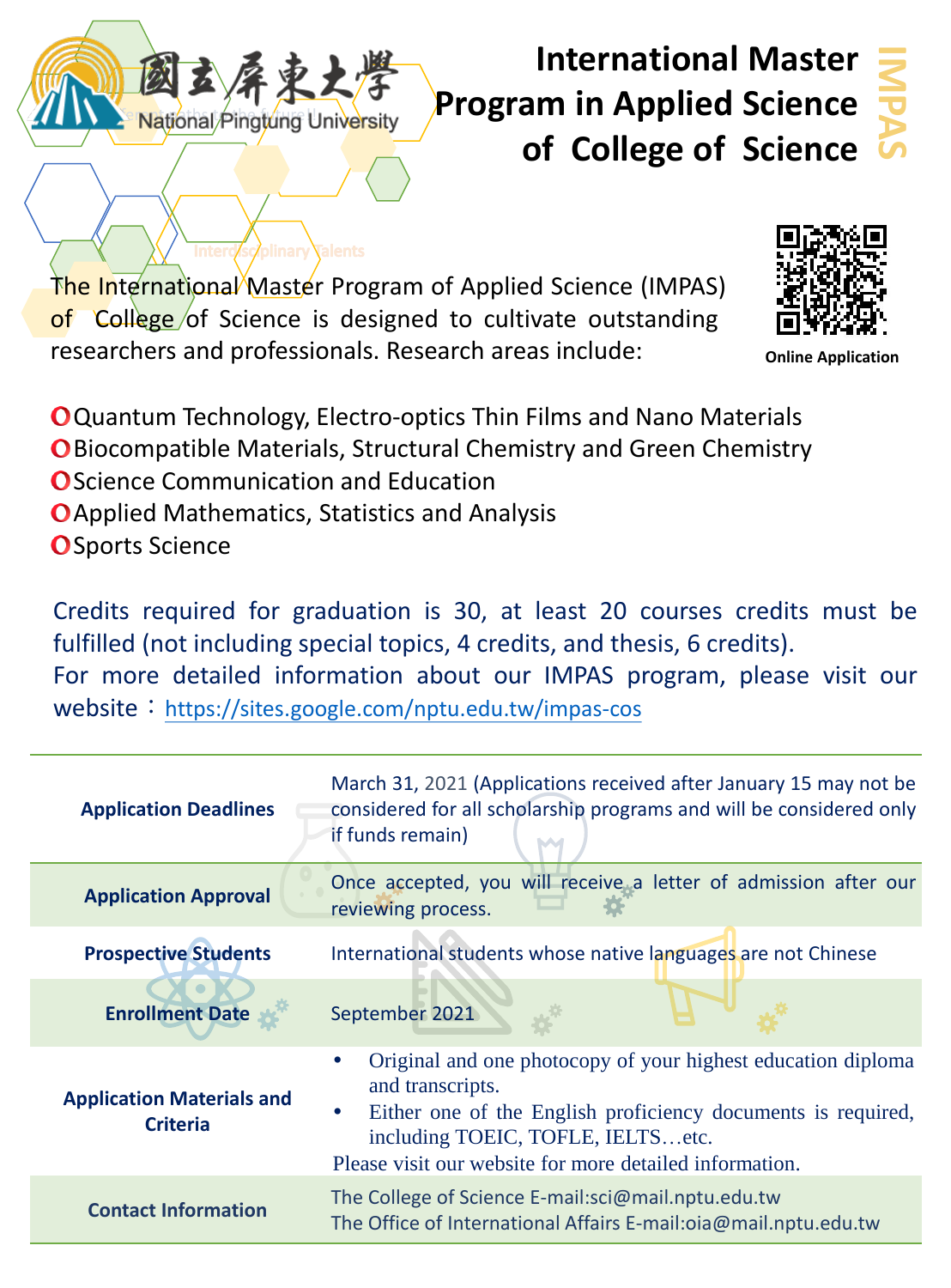

## Create different paths to the future!!  $\bigwedge$  International Master **Program** in Applied Science of College of Science **IMPAS**

∕olinary T\

alents



**College of Science-IMPAS**

<https://sites.google.com/nptu.edu.tw/impas-cos>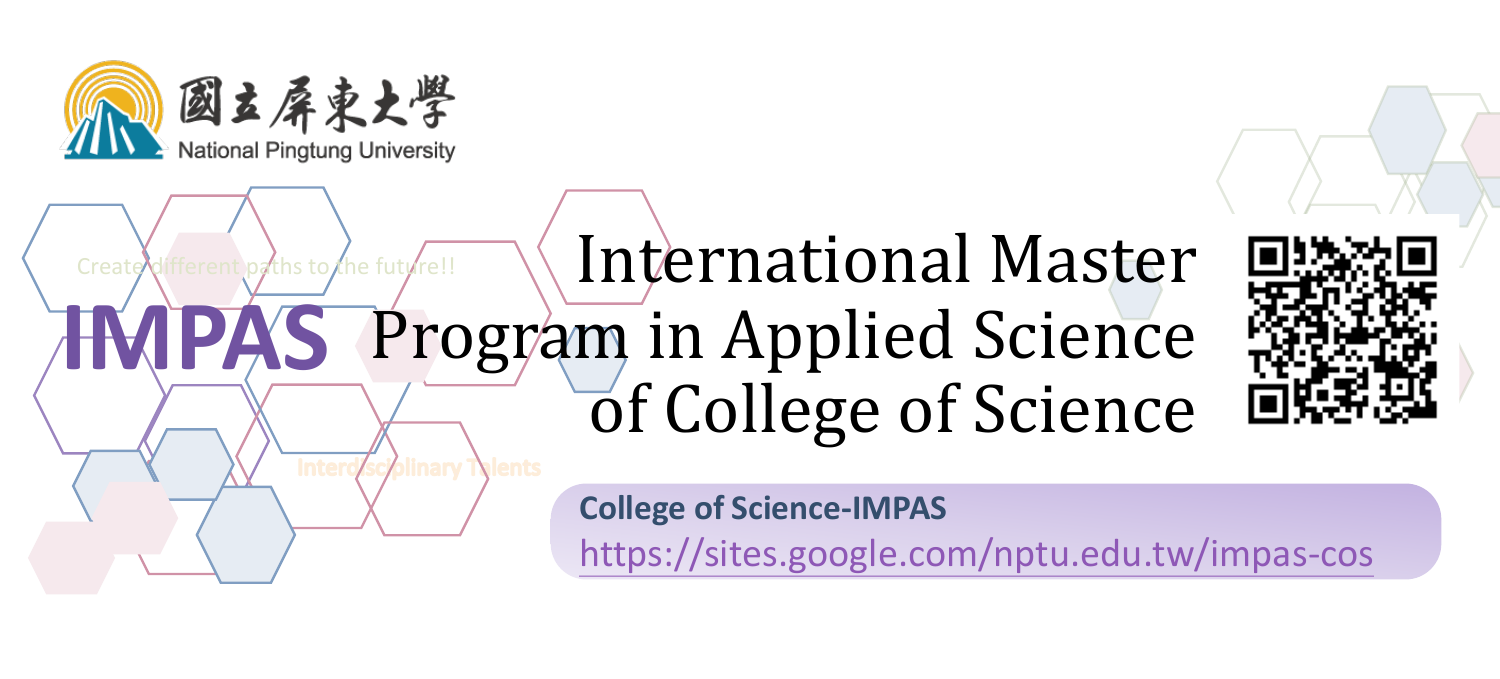

- The Functional Material Research Center (FMRC) in the College of Science integrates research and development (R&D) capabilities of all departments to support interdisciplinary education and research on semiconductor materials and biocompatible materials. FMRC aims to achieve research excellence.
- The College of Science establishes academic-industrial collaboration with prestigious enterprises in Taiwan and overseas. We encourage students to participate in offcampus internships and gain practical in-depth experience.
- To cultivate outstanding R&D talents for high-tech industry, we mobilize international academic exchange programs and offer competitive, practical, and professional courses.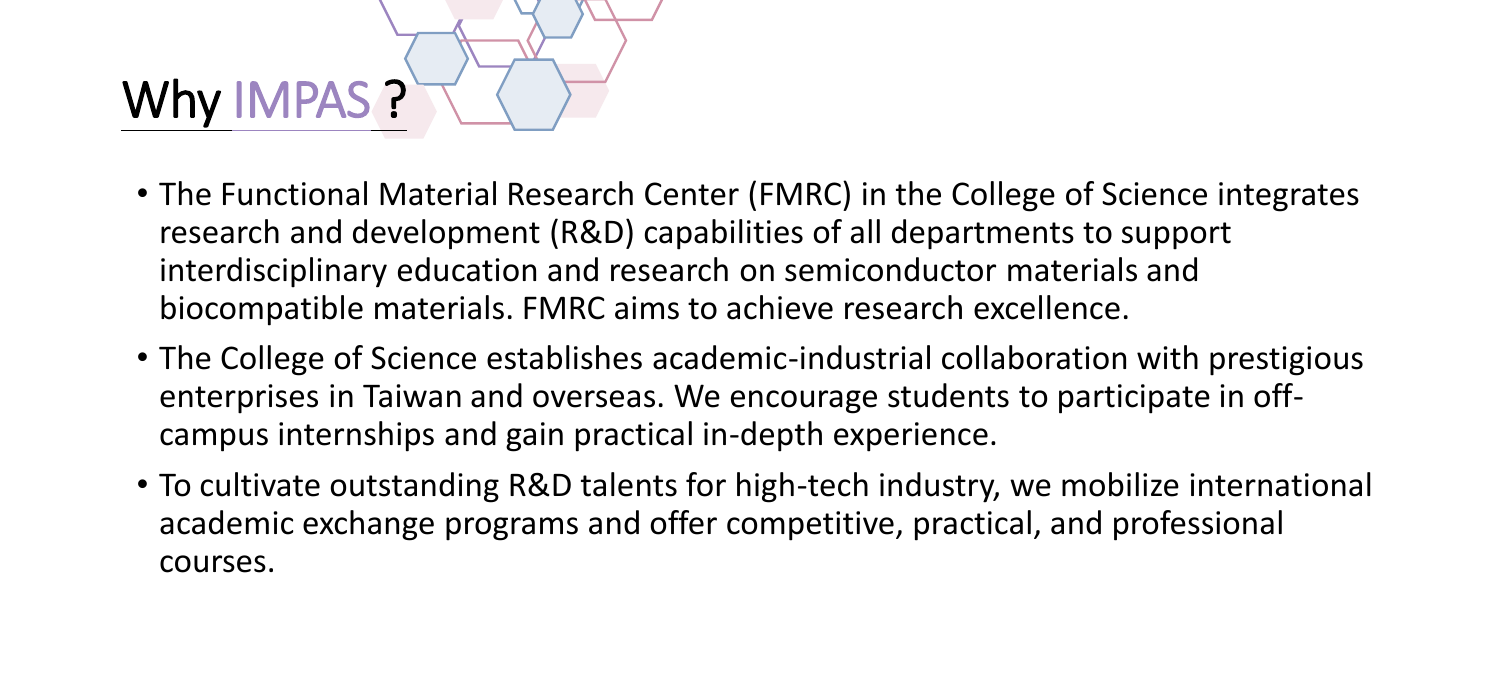# Faculty

#### **Program Director: Dr. Yawteng Tseng**

- Professors of the Department of Applied Physics in Quantum Technology, Electro-optics, Thin Films and Nanomaterials.
- Professors of the Department of Applied Chemistry in Biocompatible Materials, Structural Chemistry, and Green Chemistry.
- Professors of the Department of Science Communication in Science Education and Communication.
- Professors of the Department of Applied Mathematics in Analytical Statistics, Combinatorics and Game Theory.
- Professors of the Department of Physical Education in Athletic Training and Sports Science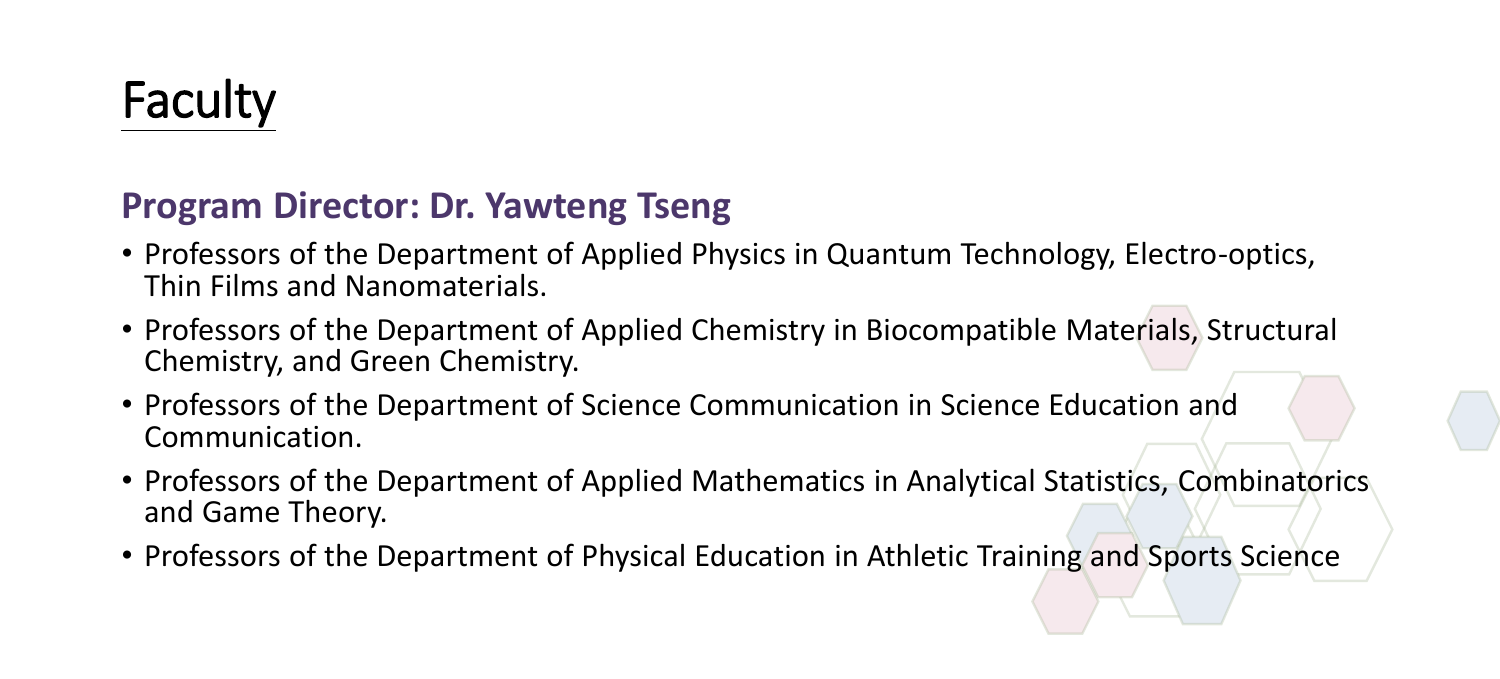# Curriculum

- The IMPAS program aims to cultivate talents whose specialties focus not only on the application-oriented theory and technology, but also the capabilities of design and practical thinking.
- We help students to enhance the abilities of integrated cross discipline knowledge, and increase the abilities to independent research and to publish papers in scientific journals.
- Students of the IMPAS program can choose one major field and, at the same time, choose courses in other fields to broaden and strengthen their professional knowledge and skills as well as to establish a solid foundation for future development in global academy and industry.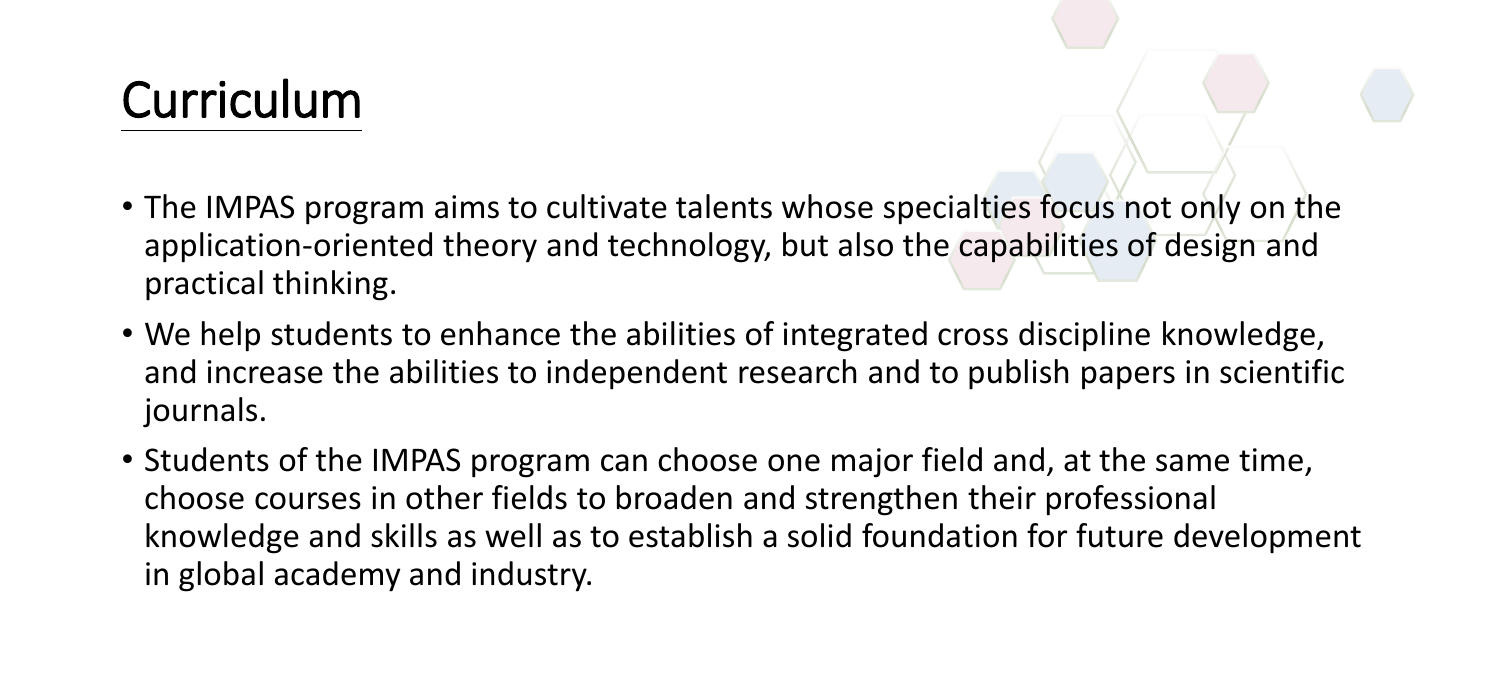#### Areas of Study & Future Development

#### Science Communication

Teachers / Product Design / Science Communication Manager / Project Coordinator / Medical writer / Science journalist / Scientific journal editor / Content marketing writer / Science education or outreach

#### **Applied Mathematics**

Mathematician/Actuary/Audiologist/ Statistician/Biomedical Engineer/Data Scientist/Dental Hygienist/Software Engineer /Occupational Therapist/ **Computer Systems Analyst** 



#### **Applied Physics**

Ouantitative Researcher / Date Scientist / Data Analyst/Manufacturing/Product Engineer/Product Test Engineer/ Astronomer / R&D Engineers / Design Engineer / Process engineer / Applications engineer / Lab Manager / Programmer / physics teacher / Geophysicist

#### **Applied Chemistry**

Chemist/Conservationist / Biochemists and biophysicists Environmental Scientist / Geoscientist / Hydrologist / Medical Scientist / Forensic Scientist / Materials Scientist / Pharmacologist / Toxicologist / Hazardous Waste Chemist / Geochemist Chemistry Teacher

#### **Sports Science**

Fitness Trainer/Athletic Coach/Physical Education Teacher/Exercise Physiologist/Physical Therapist/Sports Medicine Physician/Occupational Therapist/ Recreational Therapist/Health and Wellness Product Sales Representative/Sports Marketer